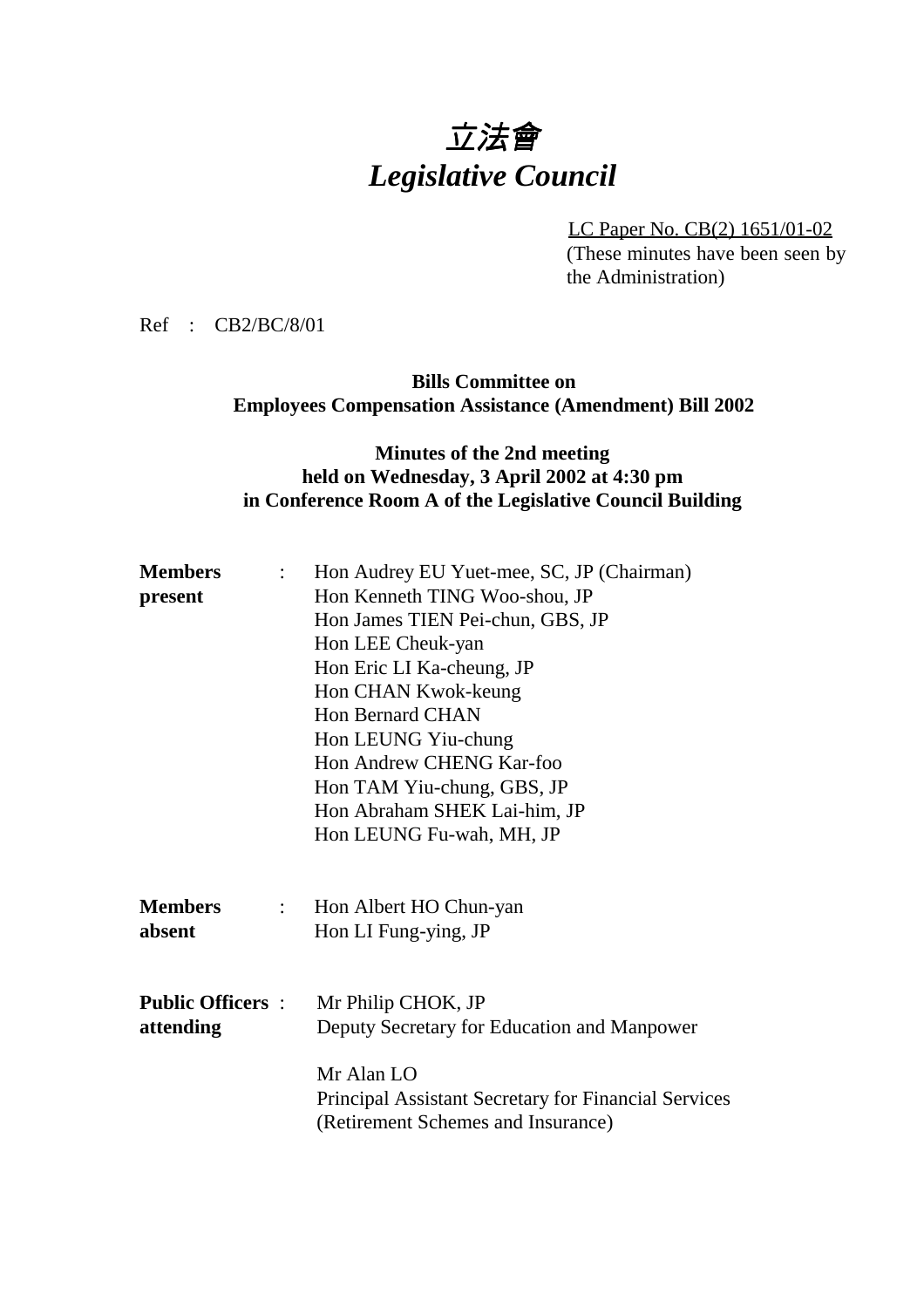|                               |                           | Mrs Jenny CHAN<br>Assistant Commissioner for Labour (Rights and Benefits) |
|-------------------------------|---------------------------|---------------------------------------------------------------------------|
|                               |                           | Mr H Y MOK<br>Assistant Commissioner of Insurance (General Business)      |
|                               |                           | Mr LAI Ka-tong<br>Senior Labour Officer (Compensation)                    |
|                               |                           | Mr Lawrence PENG<br><b>Senior Government Counsel</b>                      |
| <b>Clerk</b> in<br>attendance |                           | : Mrs Sharon TONG<br>Chief Assistant Secretary (2) 1                      |
| <b>Staff</b> in<br>attendance | $\mathbb{Z}^{\mathbb{Z}}$ | <b>Miss Kitty CHENG</b><br><b>Assistant Legal Adviser 5</b>               |
|                               |                           | Ms Dora WAI<br>Senior Assistant Secretary (2) 4                           |

### **I. Confirmation of minutes of previous meeting and matters arising**

The minutes of the meeting held on 14 March 2002 were confirmed.

2. The Chairman declared that since the meeting on 14 March 2002, she had been requested to provide legal advice on some legal-related issues arising from the HIH insolvencies and that such legal advice might be related to the Bill.

### **II. Meeting with the Administration**

3. The Bills Committee deliberated (Index of proceedings attached at **Annex**).

4. The Bills Committee requested the Administration to provide a written response on the following -

(a) the compensation arrangements in the United Kingdom and Canada for policyholders affected by the insolvency of the HIH Group of companies which operated in these two places, and the new measures adopted by the relevant authorities there in the supervision of employees' compensation insurers as a result of this insolvency case; and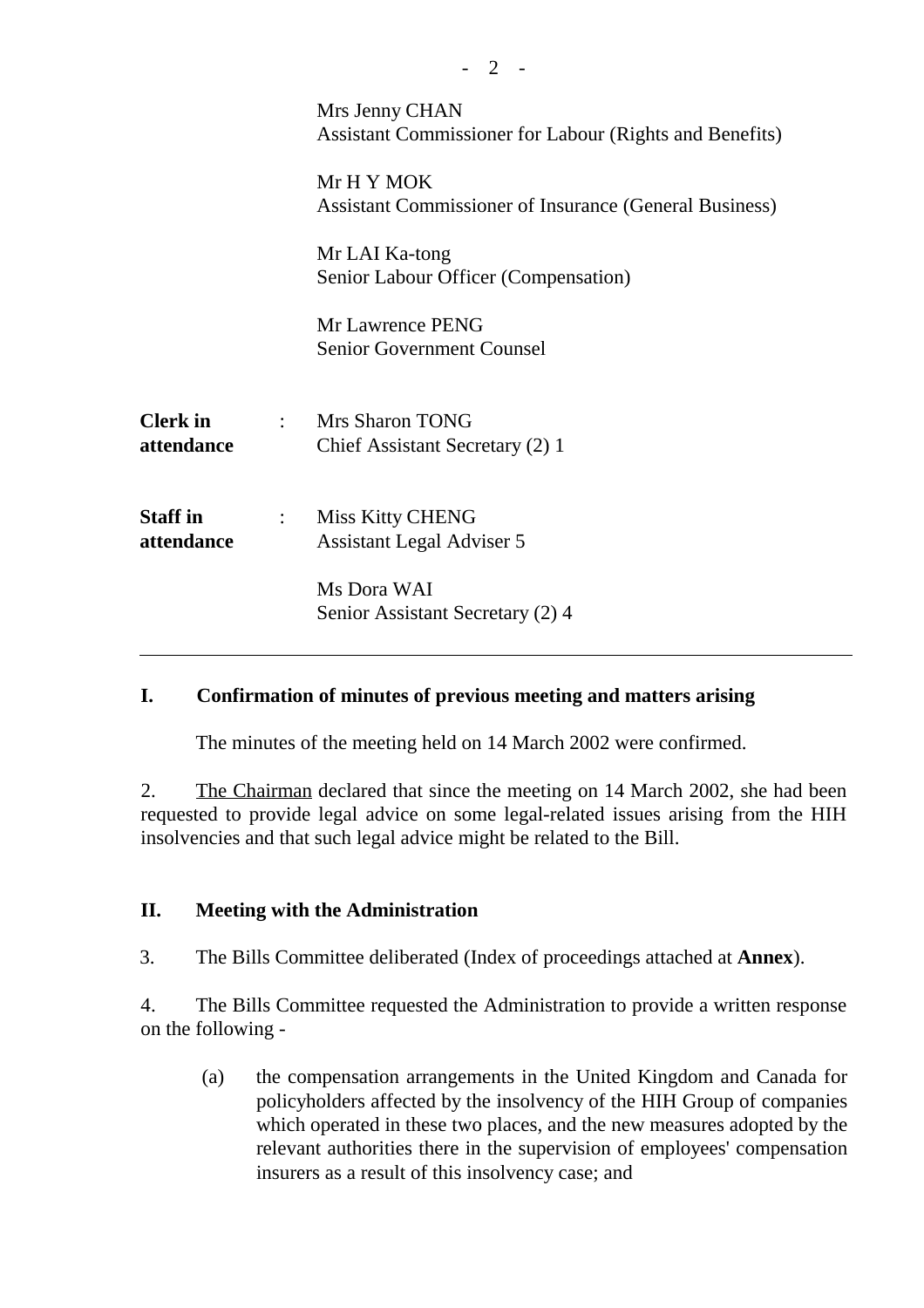(b) the amount of common law damages (including interest) awarded by the Court where in turn such damages were paid out from the Employees Compensation Assistance Fund Board (the ECA Fund Board), persons who would be eligible for relief payment and the order of priority of such persons in receiving relief payment, and the deliberations of the Labour Advisory Board on the proposal concerning relief payment.

5. The Bills Committee noted the request of the General Insurance Council of The Hong Kong Federation of Insurers and agreed to invite the organisation to present its views on the Bill at the next meeting.

6. The Bills Committee also agreed that the following deputations be invited to the next meeting to present their views on the Bill, if any -

- (a) the ECA Fund Board;
- (b) the Employers' Federation of Hong Kong; and
- (c) The Hong Kong Construction Association Ltd.

7. The Bills Committee agreed that the next meeting be held on 23 April 2002 at 10:45 am.

8. There being no other business, the meeting ended at 5:35 pm.

Council Business Division 2 Legislative Council Secretariat 19 April 2002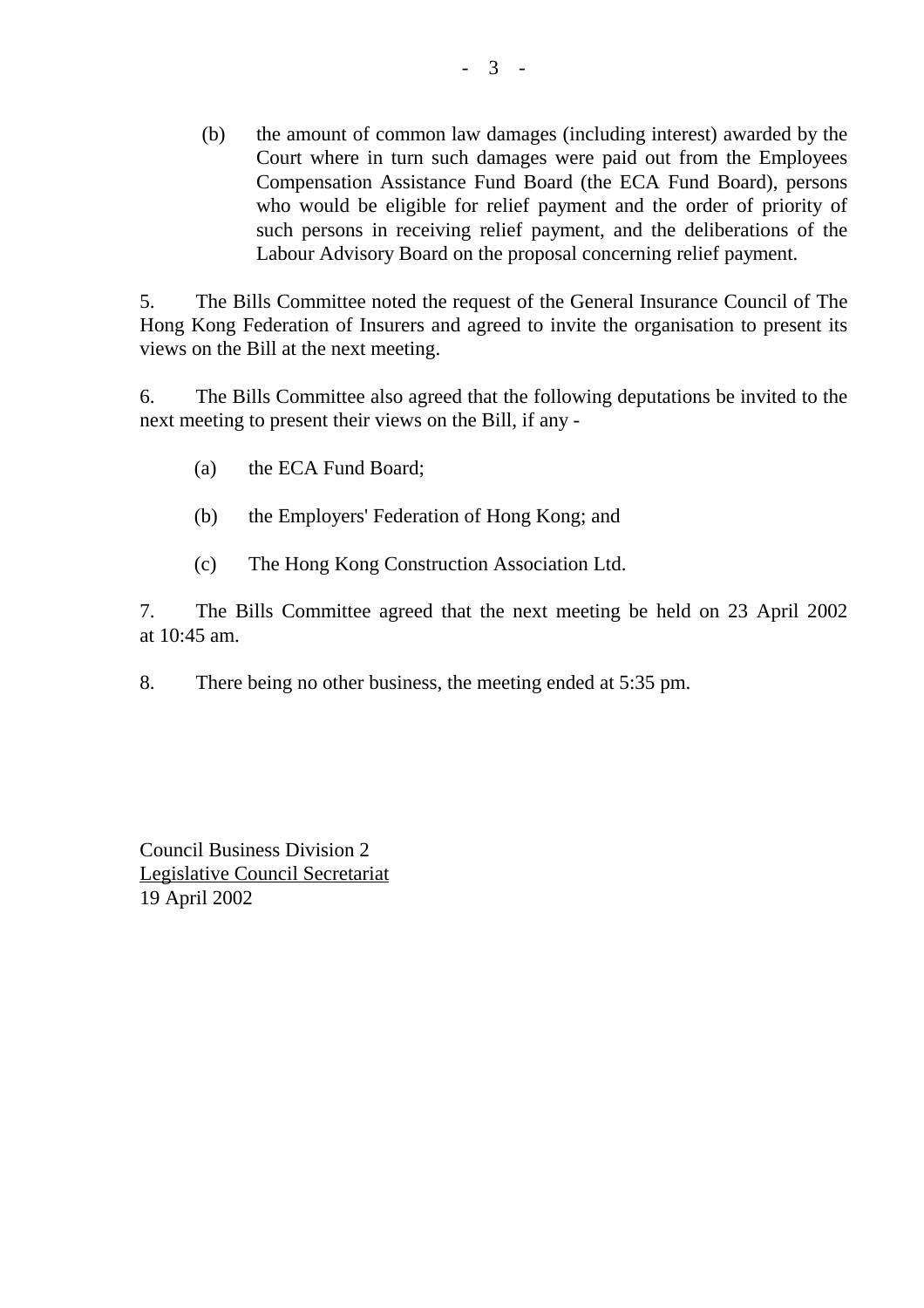| <b>Time</b>   | <b>Speaker</b>  | Subject(s)                                                               | Action required |
|---------------|-----------------|--------------------------------------------------------------------------|-----------------|
| $0000 - 0219$ | Chairman        | (a) Confirmation of minutes of last meeting;                             |                 |
|               |                 | (b) Declaration of having been requested to provide legal                |                 |
|               |                 | advice on some legal-related issues arising from the                     |                 |
|               |                 | HIH insolvencies; and                                                    |                 |
|               |                 | (c) Admin's written response concerning the basis for                    |                 |
|               |                 | projecting the HIH liabilities, breakdown of injury                      |                 |
|               |                 | claims arising from the HIH insolvencies, dates when                     |                 |
|               |                 | the respective accidents happened and when the claims                    |                 |
|               |                 | payments were due (LC Paper No. CB(2)1467/01-                            |                 |
|               |                 | 02(01)                                                                   |                 |
| $0220 - 0242$ | Mr Bernard CHAN | Accuracy of the estimated liabilities arising from the HIH               |                 |
|               |                 | insolvencies                                                             |                 |
| $0243 - 0430$ | Admin           | - ditto -                                                                |                 |
| $0431 - 0531$ | Mr James TIEN   | Way of handling the situation where the total amount of                  |                 |
|               |                 | compensation/damages awarded in cases arising from the                   |                 |
|               |                 | HIH insolvencies was less than the estimated liabilities                 |                 |
| 0532 - 0731   | Admin           | - ditto -                                                                |                 |
| 0732 - 0802   | Mr James TIEN   | - ditto -                                                                |                 |
| 0803 - 0807   | Admin           | - ditto -                                                                |                 |
| 0808 - 0819   | Mr James TIEN   | - ditto -                                                                |                 |
| 0820 - 1034   | Admin           | - ditto -                                                                |                 |
| $1035 - 1101$ | Mr James TIEN   | - ditto -                                                                |                 |
| 1102 - 1113   | Admin           | - ditto -                                                                |                 |
| $1114 - 1129$ | Mr James TIEN   | - ditto -                                                                |                 |
| 1130 - 1257   | Admin           | - ditto -                                                                |                 |
| 1258 - 1339   | Mr Bernard CHAN | (a) Inclusion of common law damages in the estimated<br>liabilities; and |                 |
|               |                 | (b) Accuracy of the estimated liabilities arising from the               |                 |
|               |                 | HIH insolvencies                                                         |                 |
| 1340 - 1358   | Admin           | - ditto -                                                                |                 |
| 1359 - 1403   | Chairman        | - ditto -                                                                |                 |
| 1404 - 1409   | Admin           | - ditto -                                                                |                 |
|               |                 |                                                                          |                 |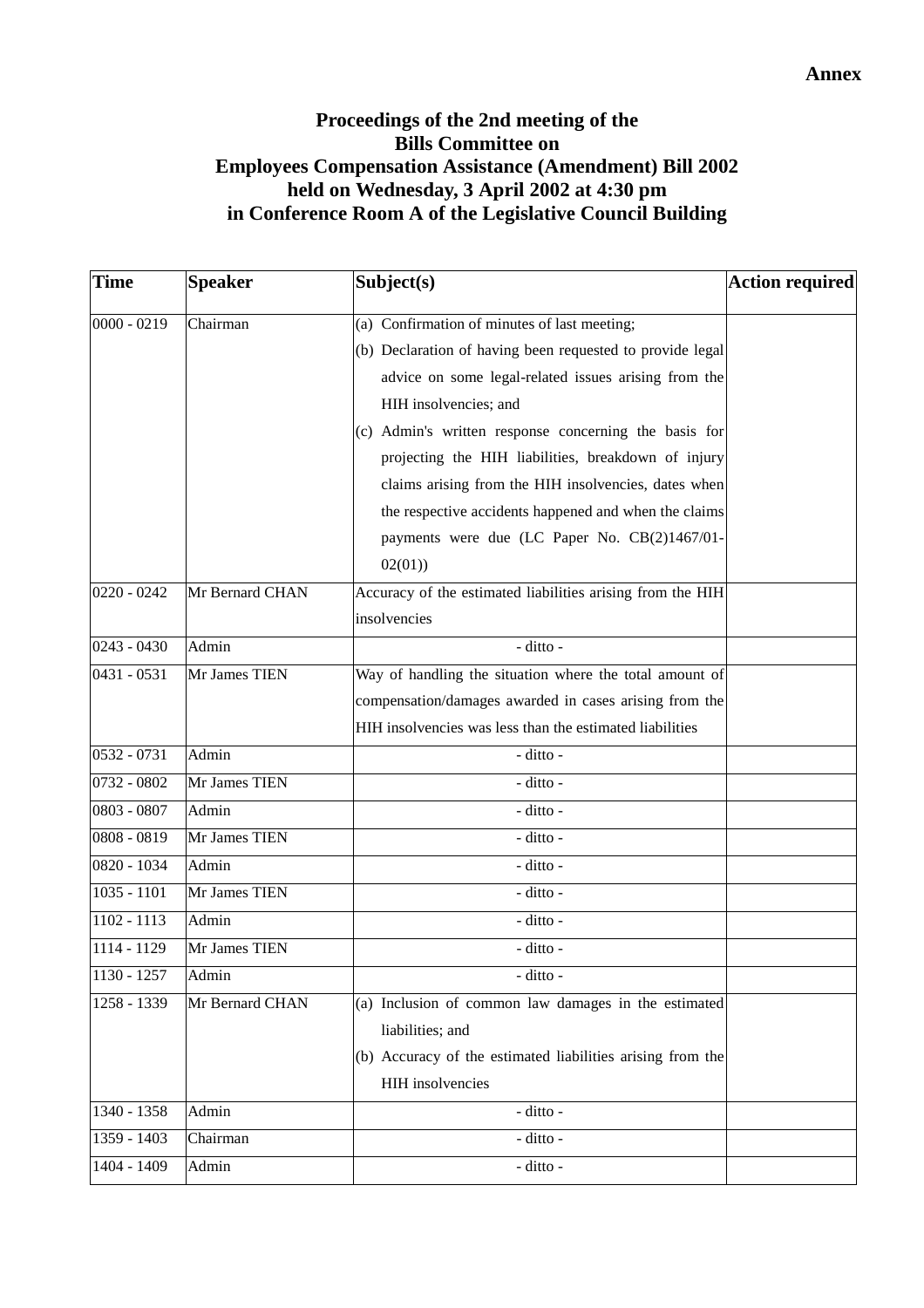| <b>Time</b>   | <b>Speaker</b>  | Subject(s)                                                      | Action required |
|---------------|-----------------|-----------------------------------------------------------------|-----------------|
| 1410 - 1515   | Chairman        | Inviting Admin to brief members on the proposed                 |                 |
|               |                 | Employees Compensation Insurer Insolvency Scheme (the           |                 |
|               |                 | proposed Scheme) and other related information as set out       |                 |
|               |                 | in Admin's written response (LC Paper No. CB(2)1467/01-         |                 |
|               |                 | 02(02)                                                          |                 |
| 1516 - 1634   | Admin           | Briefing on the proposed Scheme                                 |                 |
| 1635 - 1700   | Chairman        | Submission from the General Insurance Council (LC Paper         |                 |
|               |                 | No. $CB(2)1428/01-02(01)$ and its request to present the        |                 |
|               |                 | Council's views on the Bill                                     |                 |
| 1701 - 1829   | Mr James TIEN   | Feasibility of raising the level of registered capital required |                 |
|               |                 | of insurers with parent companies outside Hong Kong             |                 |
| 1830 - 1834   | Admin           | $-$ ditto $-$                                                   |                 |
| 1835 - 1839   | Chairman        | - ditto -                                                       |                 |
| 1840 - 1845   | Mr James TIEN   | - ditto -                                                       |                 |
| $1846 - 2233$ | Admin           | (a) Existing regulatory requirements under the Insurance        |                 |
|               |                 | Companies Ordinance (Cap. 41) and the Insurance                 |                 |
|               |                 | Companies (General Business) (Valuation) Regulation             |                 |
|               |                 | as applicable to insurance companies; and                       |                 |
|               |                 | (b) Proposal to set an admissibility limit to the amount of     |                 |
|               |                 | reinsurance recoverable from parent companies                   |                 |
|               |                 | outside Hong Kong                                               |                 |
| 2234 - 2256   | Mr James TIEN   | Proposal to set an admissibility limit to the amount of         |                 |
|               |                 | reinsurance recoverable from parent companies outside           |                 |
|               |                 | Hong Kong                                                       |                 |
| 2257 - 2310   | Admin           | - ditto -                                                       |                 |
| 2311 - 2330   | Mr James TIEN   | Possibility of reoccurrence of similar insolvency incidents     |                 |
|               |                 | in the future even though the above proposal had been put       |                 |
|               |                 | in place                                                        |                 |
| 2331 - 2402   | Admin           | - ditto -                                                       |                 |
| 2403 - 2415   | Mr James TIEN   | - ditto -                                                       |                 |
| 2416 - 2425   | Admin           | - ditto -                                                       |                 |
| 2426 - 2555   | Mr Bernard CHAN | Relaying the views of the insurance industry on the             |                 |
|               |                 | proposed Scheme                                                 |                 |
| 2556 - 2617   | Chairman        | Inviting further questions from members concerning the          |                 |
|               |                 | proposed Scheme                                                 |                 |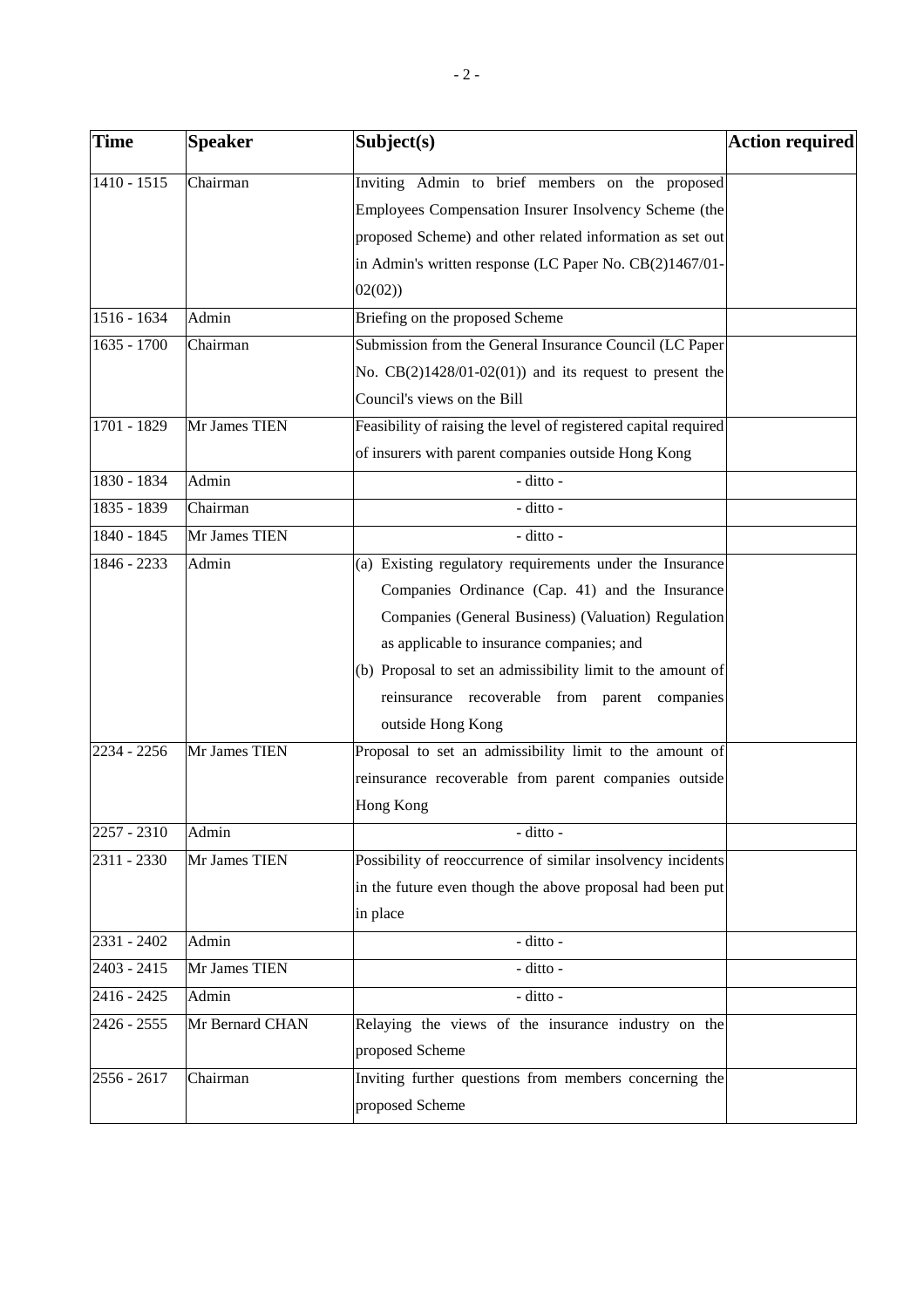| <b>Time</b>   | <b>Speaker</b>   | Subject(s)                                                  | <b>Action required</b> |
|---------------|------------------|-------------------------------------------------------------|------------------------|
| $2618 - 2656$ | Mr James TIEN    | Actions taken by the relevant authorities of the UK,        |                        |
|               |                  | Canada and Singapore in handling the claims arising from    |                        |
|               |                  | the insolvency of the HIH Group of companies operating      |                        |
|               |                  | in these three places                                       |                        |
| $2657 - 2737$ | Admin            | Actions taken by the relevant authorities of the UK and     |                        |
|               |                  | Canada (except Singapore as the HIH Group had no            |                        |
|               |                  | operation there) in handling the claims arising from the    |                        |
|               |                  | insolvency of the HIH Group of companies operating in       |                        |
|               |                  | these two places                                            |                        |
| 2738 - 2759   | Mr James TIEN    | Compensation arrangements in the United Kingdom and         |                        |
|               |                  | Canada for policyholders affected by the insolvency of the  |                        |
|               |                  | HIH Group of companies which operated in these two          |                        |
|               |                  | places, and the new measures adopted by the relevant        |                        |
|               |                  | authorities there in the supervision of employees'          |                        |
|               |                  | compensation insurers as a result of this insolvency case   |                        |
| 2800 - 2855   | Admin            | - ditto -                                                   |                        |
| 2856 - 2938   | Chairman         | Compensation arrangements in the United Kingdom and         |                        |
|               |                  | Canada for policyholders affected by the insolvency of the  | Admin to provide       |
|               |                  | HIH Group of companies which operated in these two          | a written response     |
|               |                  | places, and the new measures adopted by the relevant        |                        |
|               |                  | authorities there in the supervision of employees'          |                        |
|               |                  | compensation insurers as a result of this insolvency case   |                        |
| 2939 - 3034   | Mr LEE Cheuk-yan | Comment made by the General Insurance Council in its        |                        |
|               |                  | submission that the statement of "the insurance industry in |                        |
|               |                  | Hong Kong is in the process of establishing a scheme        |                        |
|               |                  | which will in effect replace the present provisions of the  |                        |
|               |                  | principal Ordinance relating to applications by employers   |                        |
|               |                  | for payment from the Fund where their insurers are          |                        |
|               |                  | insolvent" in the Bill was incorrect                        |                        |
| 3035 - 3104   | Admin            | - ditto -                                                   |                        |
| $3105 - 3129$ | Mr LEE Cheuk-yan | Need for support from the insurance industry for            |                        |
|               |                  | implementing the proposed Scheme                            |                        |
| 3130 - 3203   | Admin            | - ditto -                                                   |                        |
| 3204 - 3335   | Mr Bernard CHAN  | Implications on insurers underwriting reinsurance business  |                        |
|               |                  | in the aftermath of the terrorist attacks on 11 September   |                        |
|               |                  | 2001                                                        |                        |
| 3336 - 3602   | Chairman         | Inviting members' views on whether the General Insurance    |                        |
|               |                  | Council and the ECA Fund Board should be invited to the     | Clerk to follow up     |
|               |                  | next meeting to give views on the Bill                      |                        |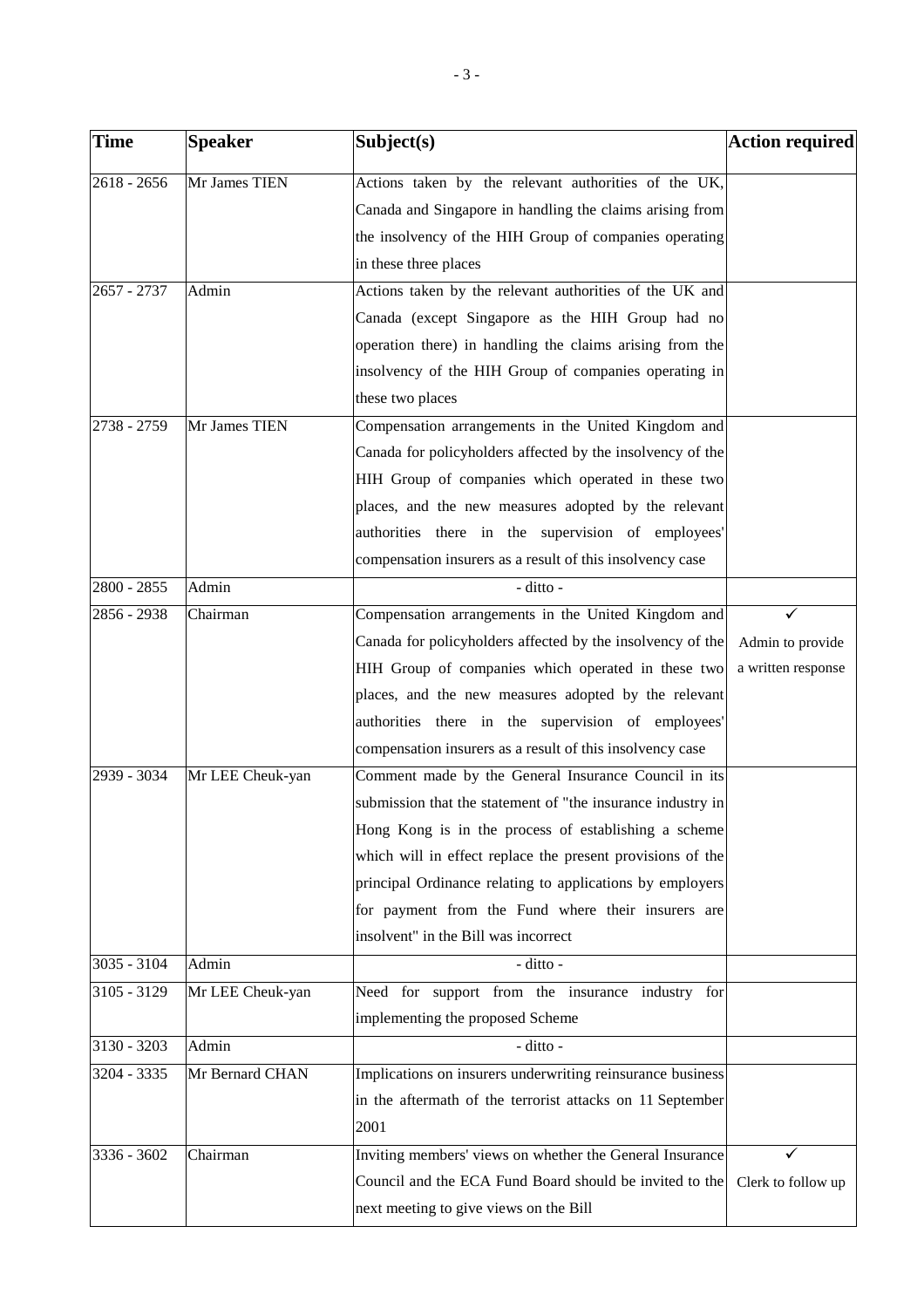| <b>Time</b>   | <b>Speaker</b>     | Subject(s)                                                   | Action required    |
|---------------|--------------------|--------------------------------------------------------------|--------------------|
| 3603 - 3709   | Mr James TIEN      | Suggestion to invite the Employers' Federation of Hong       |                    |
|               |                    | Kong to the next meeting to give views on the Bill           | Clerk to follow up |
| 3710 - 3728   | Chairman           | - ditto -                                                    |                    |
| 3729 - 3744   | Mr Abraham SHEK    | Suggestion to invite The Hong Kong Construction              | ✓                  |
|               |                    | Association Ltd to the next meeting to give views on the     | Clerk to follow up |
|               |                    | <b>Bill</b>                                                  |                    |
| 3745 - 3804   | Mr LEUNG Yiu-chung | Suggestion to invite The Hong Kong Occupational              |                    |
|               |                    | Deafness Association to the next meeting to give views on    |                    |
|               |                    | the Bill                                                     |                    |
| 3805 - 3814   | Chairman           | - ditto -                                                    |                    |
| 3815 - 3851   | Mr LEUNG Yiu-chung | - ditto -                                                    |                    |
| 3852 - 3859   | Chairman           | - ditto -                                                    |                    |
| 3900 - 3909   | Mr LEUNG Yiu-chung | - ditto -                                                    |                    |
| 3910 - 3923   | Mr LEUNG Fu-wah    | - ditto -                                                    |                    |
| 3924 - 4108   | Chairman           | Admin's written response to the submission from the          |                    |
|               |                    | General Insurance Council (LC Paper No. CB(2)1467/01-        |                    |
|               |                    | 02(03)                                                       |                    |
| $4109 - 4130$ | Mr James TIEN      | Details of the proposal under clause 17 of the Bill for      |                    |
|               |                    | empowering the ECA Fund Board to take part in court          |                    |
|               |                    | proceedings in respect of claims assisted by the Board       |                    |
| 4131 - 4133   | Admin              | - ditto -                                                    |                    |
| 4134 - 4152   | Mr James TIEN      | - ditto -                                                    |                    |
| $4153 - 4201$ | Chairman           | Power of the ECA Fund Board in taking part in court          |                    |
|               |                    | proceedings under the existing provisions of Cap. 41         |                    |
| $4202 - 4240$ | Admin              | - ditto -                                                    |                    |
| 4241 - 4311   | Chairman           | Inviting further questions from members on the proposed      |                    |
|               |                    | Scheme                                                       |                    |
| 4312 - 4405   | Mr LEE Cheuk-yan   | Basis for proposing \$1.5 million as an initial payment      |                    |
|               |                    | made by the ECA Fund Board, followed by monthly              |                    |
|               |                    | payments of \$10 000, in cases where the amount of           |                    |
|               |                    | common law damages awarded by the Court exceeded             |                    |
|               |                    | \$1.5 million                                                |                    |
| 4406 - 4810   | Admin              | - ditto -                                                    |                    |
| 4811 - 4957   | Mr LEE Cheuk-yan   | (a) Request for information on the amount of common          |                    |
|               |                    | law damages (including interest) awarded by the Court        |                    |
|               |                    | where in turn such damages were paid out from the            |                    |
|               |                    | ECA Fund Board; and                                          |                    |
|               |                    | (b) Eligibility of parents of a deceased employee for relief |                    |
|               |                    | payment made by the ECA Fund Board                           |                    |